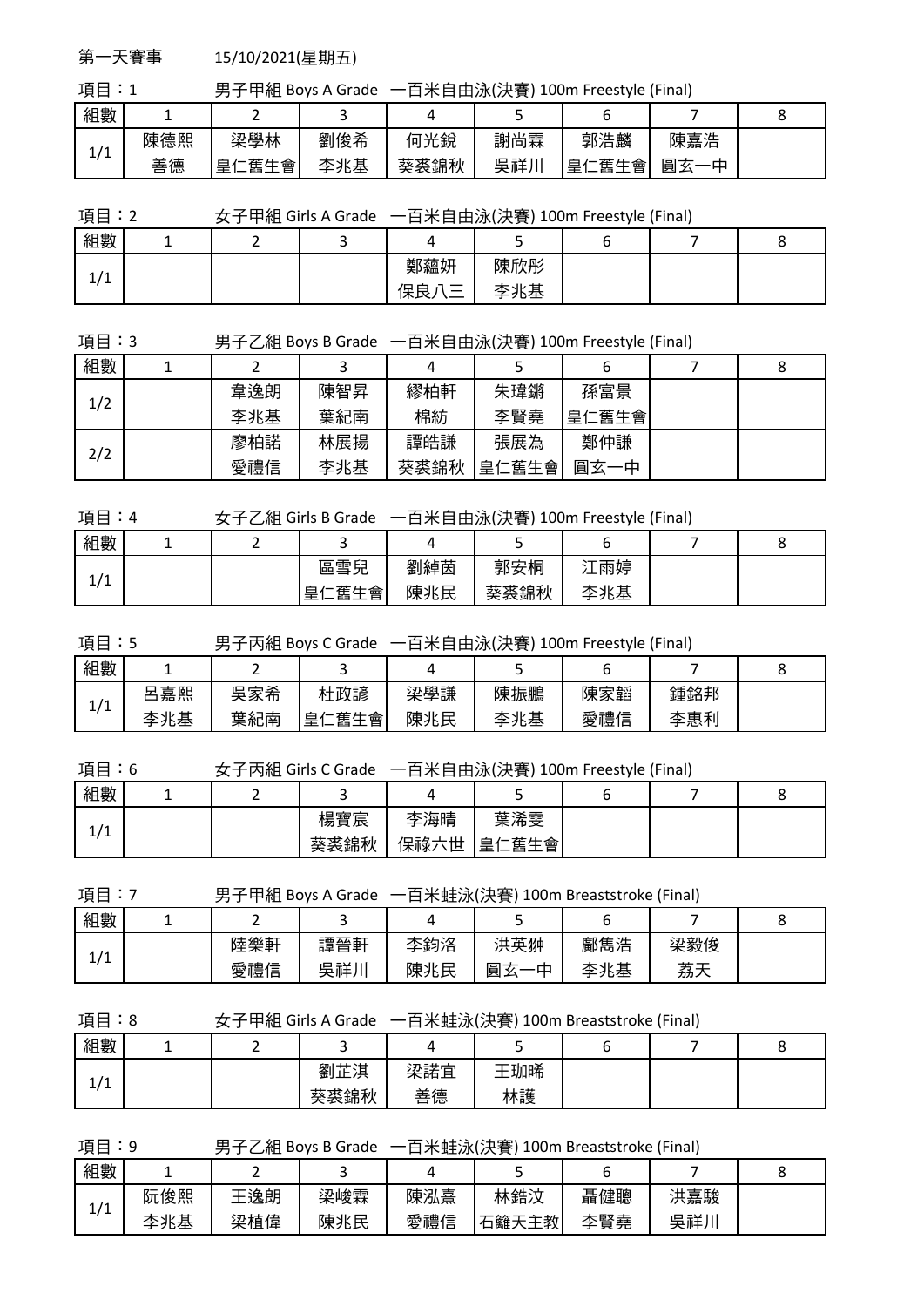| 項目:10 | 一百米蛙泳(決賽) 100m Breaststroke (Final)<br>女子乙組 Girls B Grade |     |      |     |       |  |  |
|-------|-----------------------------------------------------------|-----|------|-----|-------|--|--|
| 組數    |                                                           |     |      |     |       |  |  |
| 1/1   | 彭雅文                                                       | 陳穎妍 | 何心蕾  | 陳沛賢 | 黃雅珺   |  |  |
|       | 李兆基                                                       | 鍾榮光 | 葵裘錦秋 | 陳兆民 | 皇仁舊生會 |  |  |

項目:11 男子丙組 Boys C Grade 一百米蛙泳(決賽) 100m Breaststroke (Final)

| 組數              |     |     |     |             |      |  |
|-----------------|-----|-----|-----|-------------|------|--|
| $\overline{11}$ | 吳耀棠 | 温蔚林 | 劉子軒 | 朱樂然         | 柳卓儒  |  |
| ᅿ               | 陳兆民 | 李兆基 | 燕京  | .仁舊生會'<br>白 | 葵裘錦秋 |  |

| 一百米蛙泳(決賽) 100m Breaststroke (Final)<br>項目:12<br>女子丙組 Girls C Grade |  |     |       |     |     |     |     |  |
|--------------------------------------------------------------------|--|-----|-------|-----|-----|-----|-----|--|
| 組數                                                                 |  |     |       |     |     |     |     |  |
| 1/1                                                                |  | 李彤彤 | 潘芳樺   | 陳珈翹 | 李芷澄 | 楊梓渝 | 陳珈嵐 |  |
|                                                                    |  | 圓玄  | 石籬天主教 | 安柱  | 蕭明  | 李賢堯 | 善德  |  |

|     | 項目:13,15 | 男子甲乙組 Boys A B Grade |     |      |      | 一百米背泳(決賽) 100m Backstroke (Final) |  |
|-----|----------|----------------------|-----|------|------|-----------------------------------|--|
| 組數  |          |                      |     |      |      |                                   |  |
|     |          | 袁雷                   | 陳梓軒 | 劉嘉豪  | 容鑑言  | 邱俊浩                               |  |
| 1/1 |          | 荔天                   | 全完  | 葵裘錦秋 | 李兆基  | 石籬天主教                             |  |
|     |          | [男甲]                 | 男乙  | ′男乙, | (男乙) | '男乙,                              |  |

|     | 項目:14, 16 | 女子甲乙組 Girls A B Grade |     |      |     | 一百米背泳(決賽) 100m Backstroke (Final) |  |
|-----|-----------|-----------------------|-----|------|-----|-----------------------------------|--|
| 組數  |           |                       |     |      |     |                                   |  |
|     |           | 羅保淇                   | 陳芷琦 | 周曉榆  | 畢琛言 |                                   |  |
| 1/1 |           | 葵裘錦秋                  | 李兆基 | 李賢堯  | 吳祥川 |                                   |  |
|     |           | (女甲)                  | (女乙 | '女乙, | (女乙 |                                   |  |

| 項目:17 | 男子丙組 Boys C Grade 一百米背泳(決賽) 100m Backstroke (Final) |
|-------|-----------------------------------------------------|
|-------|-----------------------------------------------------|

| 組數             | - |           |     |     |       |     |  |
|----------------|---|-----------|-----|-----|-------|-----|--|
| $\overline{1}$ |   | 余坤        | 吳品灝 | 劉家俊 | 韋澤鋒   | 蔡曉言 |  |
| ᅿᆂ             |   | 舊生會<br>皇仁 | 安柱  | 李賢堯 | 石籬天主教 | 李兆基 |  |

項目:18 女子丙組 Girls C Grade 一百米背泳(決賽) 100m Backstroke (Final)

| 組數                         |  |      |           |     |  |  |
|----------------------------|--|------|-----------|-----|--|--|
| $\overline{14}$<br>л.<br>∸ |  | 孫貝琪  | 韓子悠<br>艺工 | 李沚林 |  |  |
|                            |  | 葵裘錦秋 | カカノ       | 李兆基 |  |  |

項目:19 男子甲組 Boys A Grade 五十米蛙泳(決賽) 50m Breaststroke (Final)

| 組數              |  |     |     |      |     |  |
|-----------------|--|-----|-----|------|-----|--|
| $\overline{14}$ |  | 梁釗豪 | 馬楚泓 | 凌栢賢  | 劉楚朗 |  |
| . .             |  | 荔天  | 李兆基 | 葵裘錦秋 | 吳祥川 |  |

項目:20 女子甲組 Girls A Grade 五十米蛙泳(決賽) 50m Breaststroke (Final)

| 組數              |  |              |     | -<br>- |     | ີ |
|-----------------|--|--------------|-----|--------|-----|---|
| $\overline{14}$ |  | 鍾迦南          | 張尹穎 | 何樂晴    | 陳芓融 |   |
| -<br>--         |  | 兆基<br>本<br>ᅩ | 愛禮信 | 蕭明     | 李兆基 |   |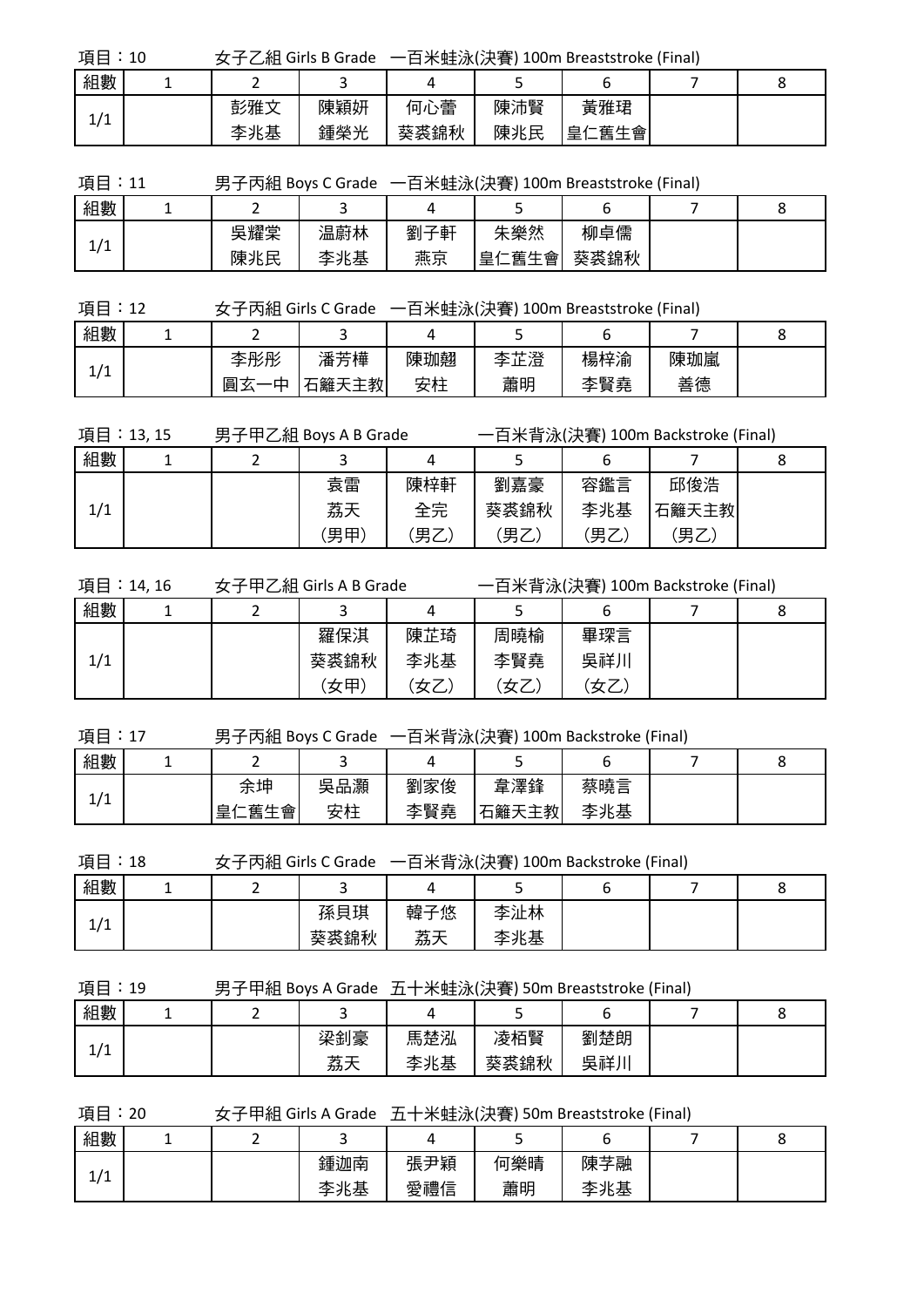項目:21 男子乙組 Boys B Grade 五十米蛙泳(決賽) 50m Breaststroke (Final)

| 組數  |     |     |     |     |            |     |          |  |
|-----|-----|-----|-----|-----|------------|-----|----------|--|
| 1/1 | 鄧卓義 | 趙梓希 | 凌栢浠 | 朱愷林 | 曾慶灝        | 陳宇軒 | 劉珀睿      |  |
|     | 李兆基 | 善德  | 李兆基 | 林護  | 二舊生會'<br>皇 | 梁植偉 | 艻工<br>が入 |  |

項目:22 女子乙組 Girls B Grade 五十米蛙泳(決賽) 50m Breaststroke (Final)

| 組數                  |     |                             |     | -   |     |  |
|---------------------|-----|-----------------------------|-----|-----|-----|--|
| $\overline{1}$<br>ᅿ | 何佩榆 | 甘茜瀅                         | 秦定娜 | 梁楚燕 | 吳心怡 |  |
|                     | 陳兆民 | :舊生會<br>皇<br>$\overline{ }$ | 林護  | 鍾榮光 | 梁植偉 |  |

項目:23 男子丙組 Boys C Grade 五十米蛙泳(決賽) 50m Breaststroke (Final)

| 組數              |         |     |     |     | ـ   |     |         |  |
|-----------------|---------|-----|-----|-----|-----|-----|---------|--|
| $\overline{11}$ | 楊日<br>熙 | 潘思遠 | 陳世淼 | 楊梓樂 | 錢禮· | 楊承浠 | 吳<br>卓彥 |  |
| - 1             | 伍若瑜     | 林護  | 燕京  | 全完  | 愛禮信 | 李賢堯 | 李兆基     |  |

項目:24 女子丙組 Girls C Grade 五十米蛙泳(決賽) 50m Breaststroke (Final)

| 組數  |     |       |     |      | O   |          |  |
|-----|-----|-------|-----|------|-----|----------|--|
|     | 謝芊翹 | 鄭彤    | 莫曉晴 | 曹媛琳  | 陳睿晴 | 黃靖彤      |  |
| 1/2 | 李兆基 | 皇仁舊生會 | 燕京  | 李賢堯  | 蕭明  | 圓玄<br>一中 |  |
|     | 王晞弘 | 梁穎恩   | 林韻諾 | 張頌雯  | 李欣蒨 | 谷旻憙      |  |
| 2/2 | 林護  | 石籬天主教 | 蕭明  | 葵裘錦秋 | 林護  | 陳兆民      |  |

項目:25 男子甲組 Boys A Grade 五十米蝶泳(決賽) 50m Butterfly Stroke (Final)

| 組數                   |     | -   |     |     |     |     |                        |  |
|----------------------|-----|-----|-----|-----|-----|-----|------------------------|--|
| $\overline{11}$<br>ᅿ | 黃榕成 | 海儀  | 彭智麟 | 麥珈銘 | 李俊灝 | 安嘉軒 | 蕭智健                    |  |
|                      | 李兆基 | 愛禮信 | 荔天  | 梁植偉 | 安柱  | 伍若瑜 | 舊生會<br>皇亻<br>$\sqrt{}$ |  |

項目:26 女子甲組 Girls A Grade 五十米蝶泳(決賽) 50m Butterfly Stroke (Final)

| 組數                         | -    |         |      |     |     |  |
|----------------------------|------|---------|------|-----|-----|--|
| $\overline{14}$<br>÷<br>∸' | 陳穎淇  | 楊翠馨     | 馬依淇  | 李凱彤 | 羅芷韻 |  |
|                            | 保祿六世 | 若瑜<br>伍 | 葵裘錦秋 | 鍾榮光 | 愛禮信 |  |

項目:27 男子乙組 Boys B Grade 五十米蝶泳(決賽) 50m Butterfly Stroke (Final)

| 組數                      |         |     |     |     |     |  |
|-------------------------|---------|-----|-----|-----|-----|--|
| $\overline{14}$<br>+  + | 文駿<br>曾 | 洪嘉禧 | 林柏緯 | 陳浚旗 | 黎朗清 |  |
|                         | 全完      | 吳祥川 | 林護  | 顧超文 | 李兆基 |  |

項目:28 女子乙組 Girls B Grade 五十米蝶泳(決賽) 50m Butterfly Stroke (Final)

| 組數                   |               |     |      | ــ  |     |     |  |
|----------------------|---------------|-----|------|-----|-----|-----|--|
| $\overline{11}$<br>∸ | 霍君善           | 鄭楚穎 | 慧怡   | 梁思樂 | 何卓凝 | 蔡鎧因 |  |
|                      | 舊生會<br>白<br>主 | 蕭明  | 保祿六世 | 吳祥川 | 李兆基 | 獅子會 |  |

項目:29 男子丙組 Boys C Grade 五十米蝶泳(決賽) 50m Butterfly Stroke (Final)

| 組數                     |         |     |     |     |     |  |
|------------------------|---------|-----|-----|-----|-----|--|
| $\overline{A}$<br>∸/ ∸ | 哲滔<br>區 | 陳睿康 | 郭筱騫 | 冼顯麒 | 劉子睿 |  |
|                        | 荔天      | 陳兆民 | 李兆基 | 林護  | 伍若瑜 |  |